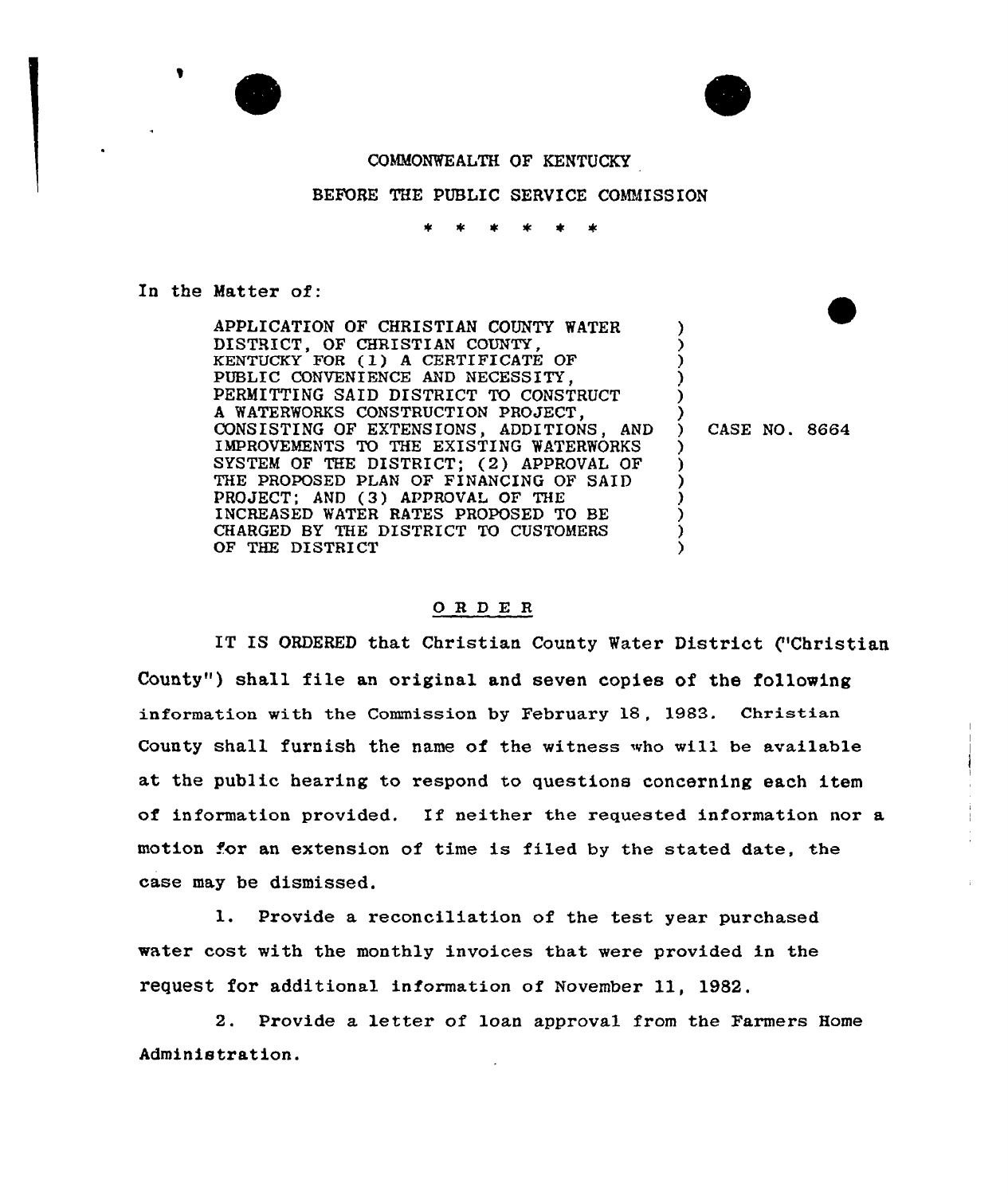3. Provide a copy of the invoice and the insurance premium notice that was used to estimate the insurance expense for phase II of the system.

4. Article 6 Section 603 paragraph <sup>3</sup> of the Bond Resolution of l983 states that "the annual net revenues of the then existing system shall equal at least 120% of the average annual debt service requirements for principal and interest on all outstanding bonds payable. The calculation of average annual debt service requirements of principal and interest shall be determined on the basis of the principal of and interest on such parity bonds being payable in approximately equal annual installments." Pursuant to this provision, furnish the computation of the annual debt service, including work papers showing the method of this calculation. Also provide a statement showing this to be in compliance with the bond resolution.

5. provide a billing analysis of present and proposed rates, showing usage and revenue by rate increment for each customer category. The billing analysis should be prepared using the attached format. This request should be interpreted to mean a billing analysis for each size meter in service.

 $-2-$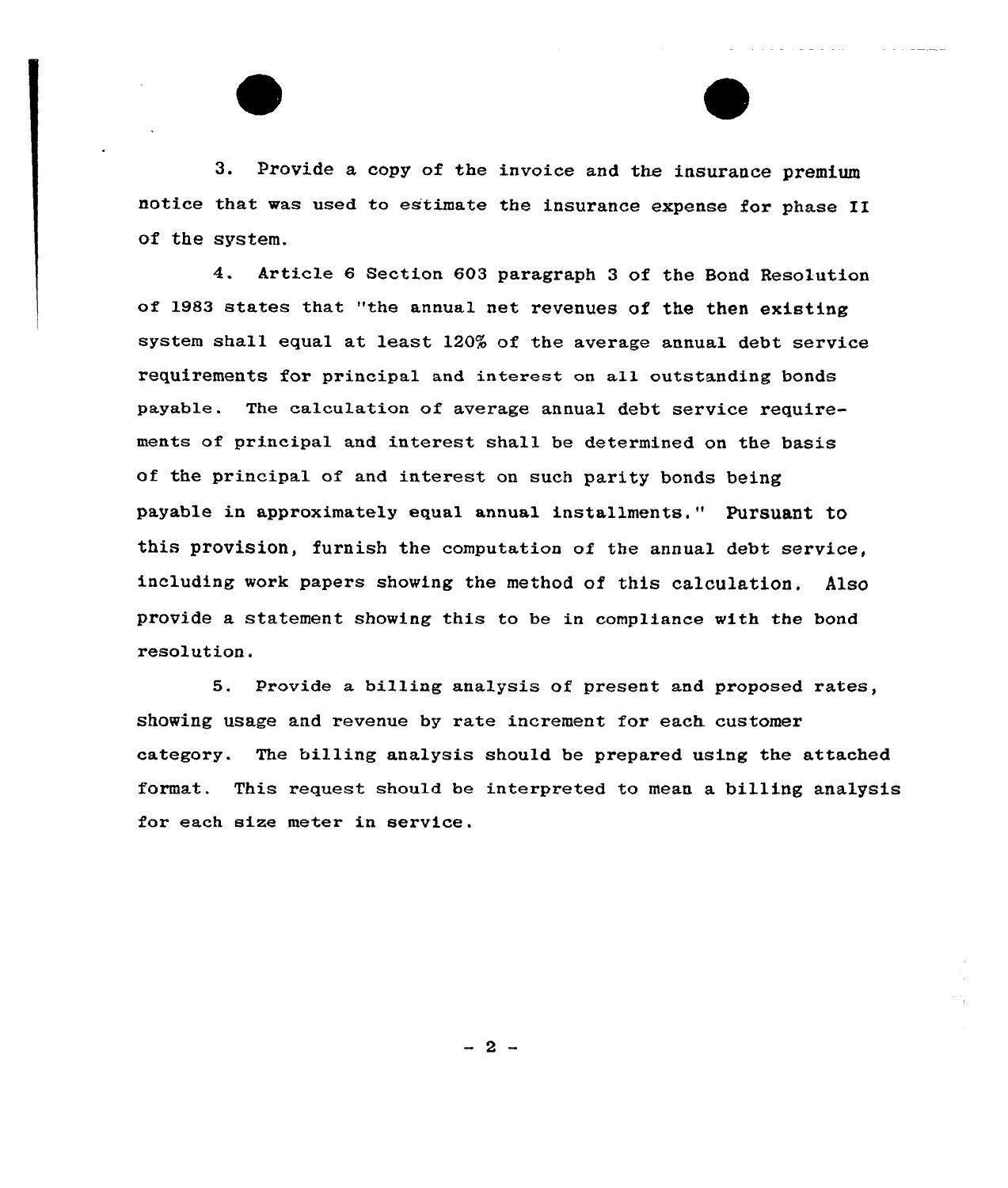

Done at Frankfort, Kentucky, this 1st day of February, 1983.

 $\label{eq:1} \begin{array}{lllllllllll} \hline \text{L} & \text{L} & \text{L} & \text{L} & \text{L} & \text{L} & \text{L} \\ \hline \text{L} & \text{L} & \text{L} & \text{L} & \text{L} & \text{L} & \text{L} & \text{R} \\ \hline \text{L} & \text{L} & \text{L} & \text{L} & \text{L} & \text{R} & \text{R} & \text{R} \\ \hline \text{L} & \text{L} & \text{L} & \text{L} & \text{R} & \text{R} & \text{R} & \text{R} & \text{$ 

 $\sim$ 

the contract of the contract and an

PUBLIC SERVICE COMMISSION

Ú Chairman

Vice Chairman Commissioner

**ATTEST:** 

**Secretary** 

الفطاط ومنتقلة المساعي بالمناصر والمستحدث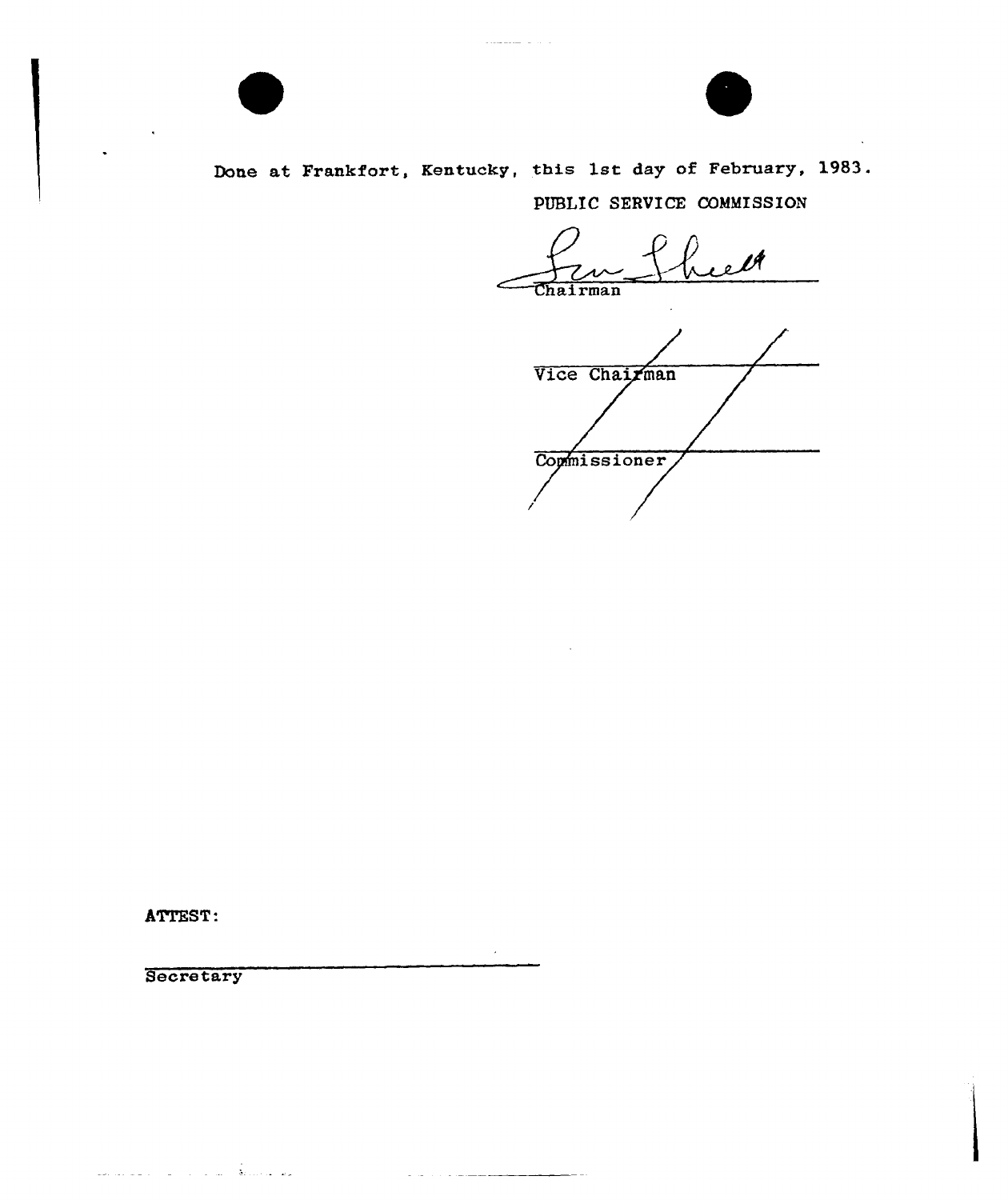# IV. Billing Analysis

The billing analysis is the chart reflecting the usage by the customers as well as the revenue generated by a specific level of rates. A billing analysis of both the current and proposed rates is mandatory for analysis of this rate filing. The following is<br>a step-by-step description which may be used to complete the billing analysis. A completed sample of a billing analysis is also included. Although the sample reflects water usage, it is equally applicable for gas companies using a declining block rate design. This billing analysis is not intended for companies using a flat rate design.

#### Usage Table (Usage by Rate Increment)  $\epsilon$ .

Information needed to complete the usage table should be obtained from the meter books or other available usage records. The usage table is used to spread total usage into the proper incremental rate step.

Column No. 1 is the incremental steps in the present or proposed fate schedule for which the analysis is being made. Column No. 2 is the number of bills in each incremental rate step. Column No. 3 is the total gallons used in each incremental rate step. Column Nos. 4, 5, 6, 7, 8 and 9 are labeled to correspond to the incremental rate steps shown in Column No. 1 and contains the actual number of gallons used in each incremental rate step.

Example for completing Usage Table is as follows:

Column No. 1 is incremental rate steps.

Columns No. 2 and 3 are completed by using information obtained from usage records.

Columns No. 4, 5, 6, 7, 8 and 9 are completed by the following steps:

- 1st 2,000 gallons minimum bill rate level  $Step 1:$ 432 Bills 518,400 gallons used All bills use 2,000 gallons or less, therefore, all usage is recorded in Column 4.
- $Step 2:$ Next 3,000 gallons rate level 1,735 Bills 4,858,000 gallons used  $1st$  2,000 minimum x 1,735 bills = 3,470,000 gallons - record in Column 4 Next 3,000 gallons - remainder of water over  $2,000 = 1,388,000 - \text{record in Column 5}$

-5-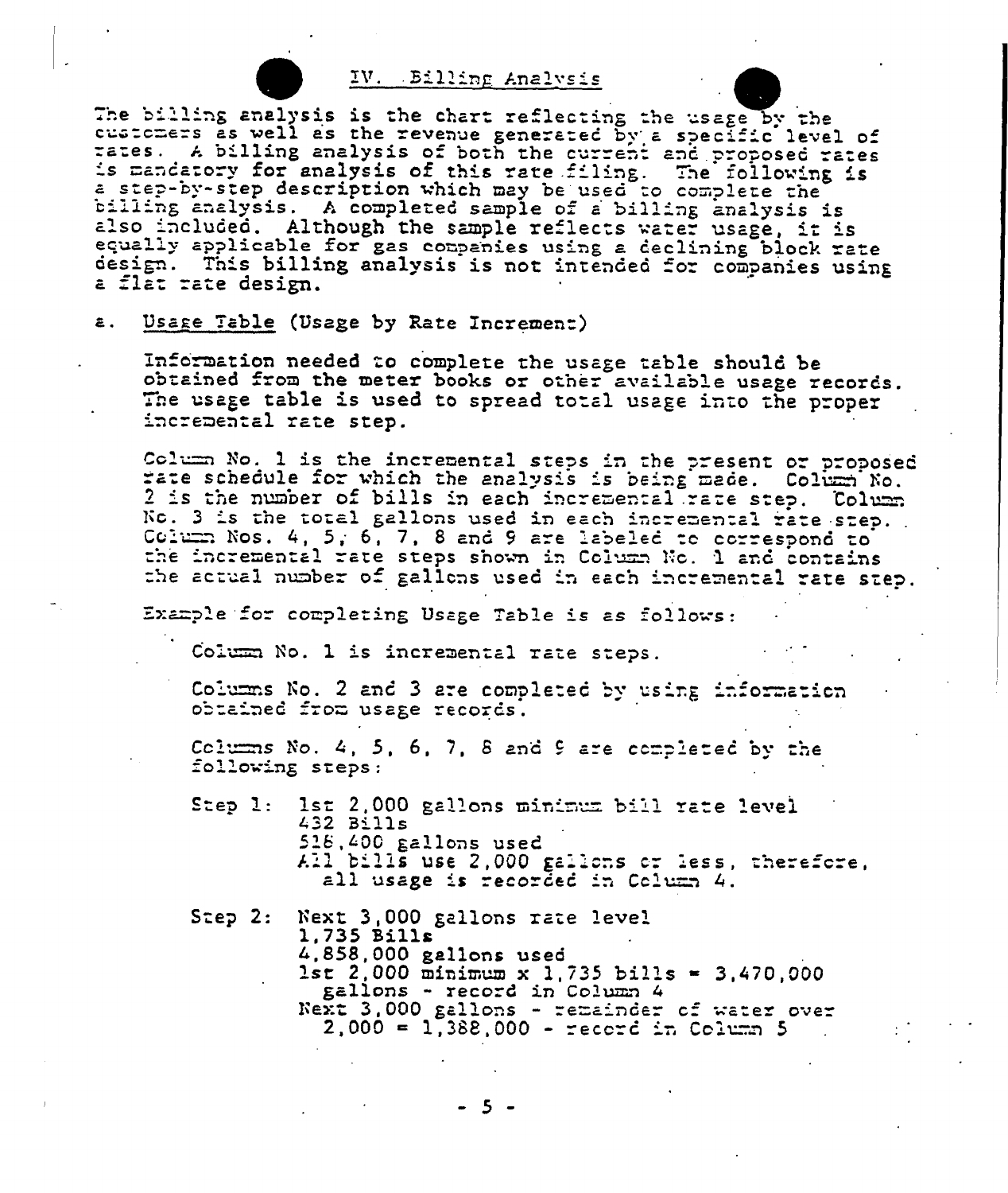Step 3 Next.10,000 gallons rate level 7.830 Bills 16,268,700 gallons used<br>lst 2,000 minimum x 1,830 bills = 3,660,000 gallons record in Column 4 Next 3,000 gallons x 1,830 bills = 5,490,000 gallons record in Column 5 Next 10,000 gallons - remainder of water over 3,000 = 7,118,700 gallons - record in Column 6  $Step 4:$ Next 25,000 gallons rate level  $650$  bills 15,275,000 gallons used  $1st$  2,000  $min_{max} x 650$  bills = 1,300,000 gallons record in Column 4 Next 3,000 gallons x 650 bills = 1,950,000 gallons record in Column 5 Next 10,000 gallons x 650 bills = 6,500,000 gallons record in Column 6 Next 25,000 gallons - remainder of water over 10,000 = 5,525,000 gallons - record in Column 7 Step 5: Over 40,000 gallons rate level 153 bills  $9,975,600$  gellons used  $1st$  2,000 minimum x 153 bills = 306,000 gallons record in Column 4 Next 3,000 gallons x 153 bills = 459,000 gallons record in Column 5 Next 10,000 gallons x 153 bills = 1,530,000 gallons record in Column 6 Next 25,000 gallons x 153 bills = 3,825,000 gallons record in Column 7 Over 40,000 gallons - remainder of water over 25,000 =

Step 6: Total each column for transfer to Revenue Table.

 $3,855,600$  gallons - record in Column  $\epsilon$ 

b. Revenue Table (Revenue by Rate Increment)

Revenue Table is used to determine the revenue produced from the Usage Table. Column No. 1 is the incremental rate steps in the rate schedule for which the analysis is being made. Column No.<br>2 indicates the total number of bills. Column No. 3 is the number of gallons accumulated in each rate increment (Totals from Columns 4,  $\bar{5}$ , 6, 7 and 8 of the above usage table). Column No. 4 is the rates to be used in determining revenue. Column No. 5 contains revenue produced.

- 6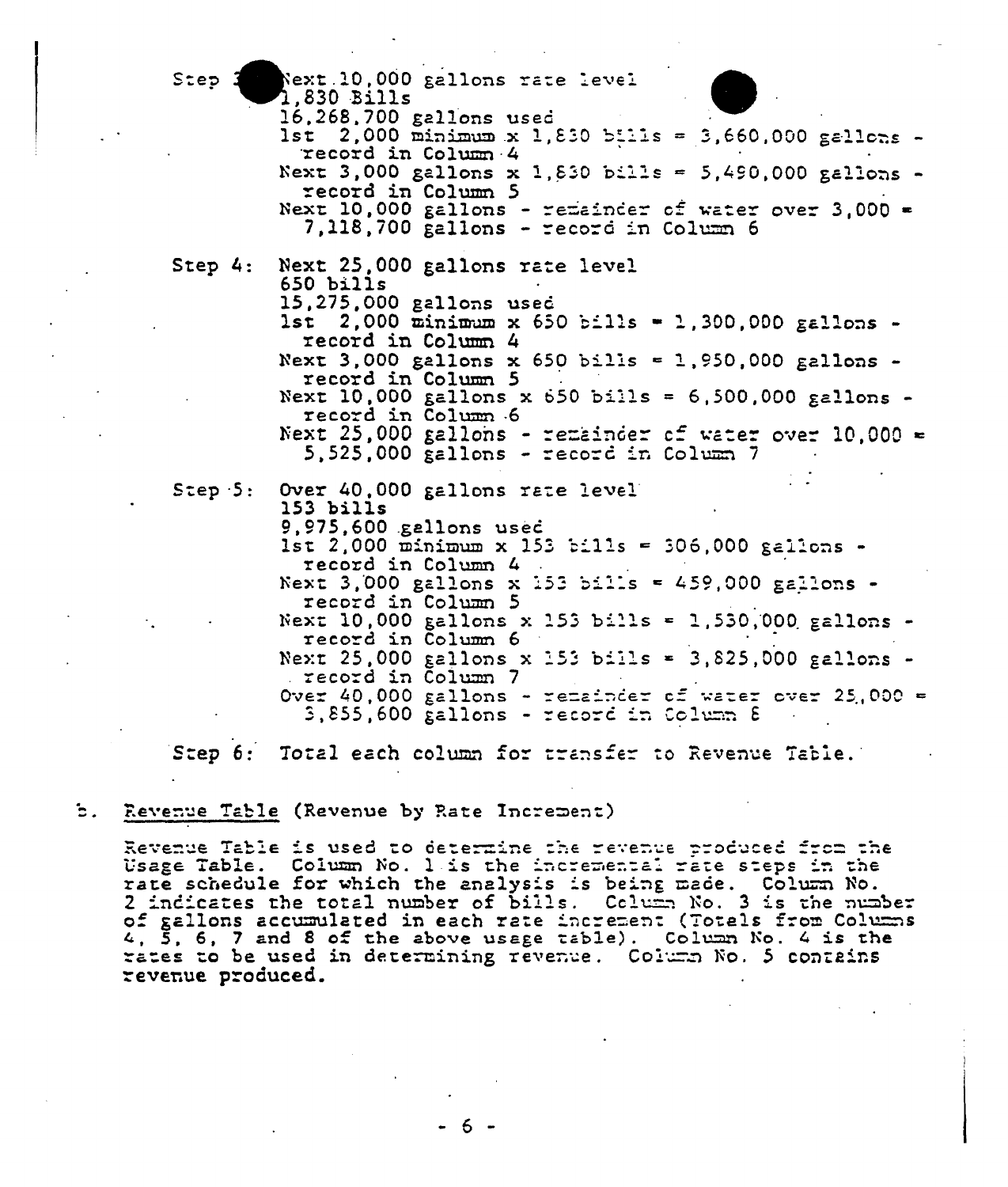### pmpleting Revenue Table is as follows Example for

Complete Columns No. 1, 2 and 3 using information from

Complete Column No. 4 using rates either present or proposed.

Column No. 5 is completed by first multiplying the bills times the minimum charge.

Then, starting with the second rate increment, multiply Column No. 3 by Column No. 4 and total.